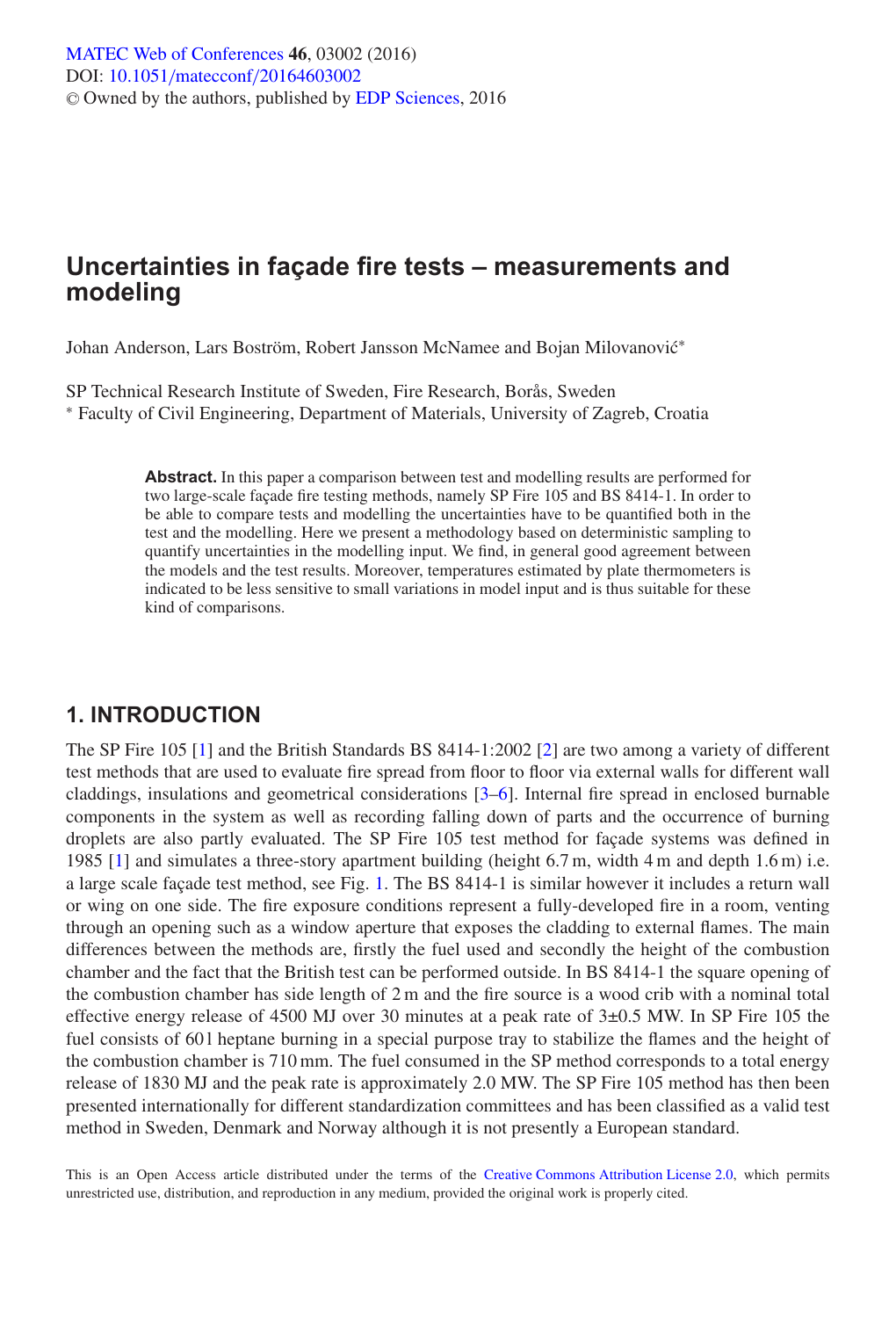<span id="page-1-0"></span>

**Figure 1.** The model of the SP Fire 105 façade fire test.

In a previous paper by Anderson et al. [\[7\]](#page-12-1) results regarding two series of tests according to BS 8414-1 that have been carried out outdoors in Zagreb, Croatia are presented. In each test three façade rigs were used with different test specimens, i.e. three different types of external thermal insulation composite systems (ETICS) was tested at the same time. In addition to the measurements described in the standard, temperatures were measured at different heights and in front of the combustion chamber with different types of thermocouples. In comparison, nine tests according to SP Fire 105 were carried out indoors in a fire testing hall, and thus the ambient conditions are more controlled. The nine tests presented were, four tests of combustible insulation with a protecting render, three different wood façade systems with wood impregnated with fire retardants, one test with combustible insulation (phenolic resin) protected with bricks and one where the insulation of phenolic resin was directly exposed. As in the Zagreb tests described above the thermal exposure was measured 0.5 m from the combustion chamber using three additional plate thermometers not specified in the test method. Both methods define an amount of fuel to be used, in BS 8141-1 a volume of wood and in SP Fire 105 a volume of heptane, as well as the geometry of the combustion chamber. It is thus not possible to regulate the heat exposure to the façade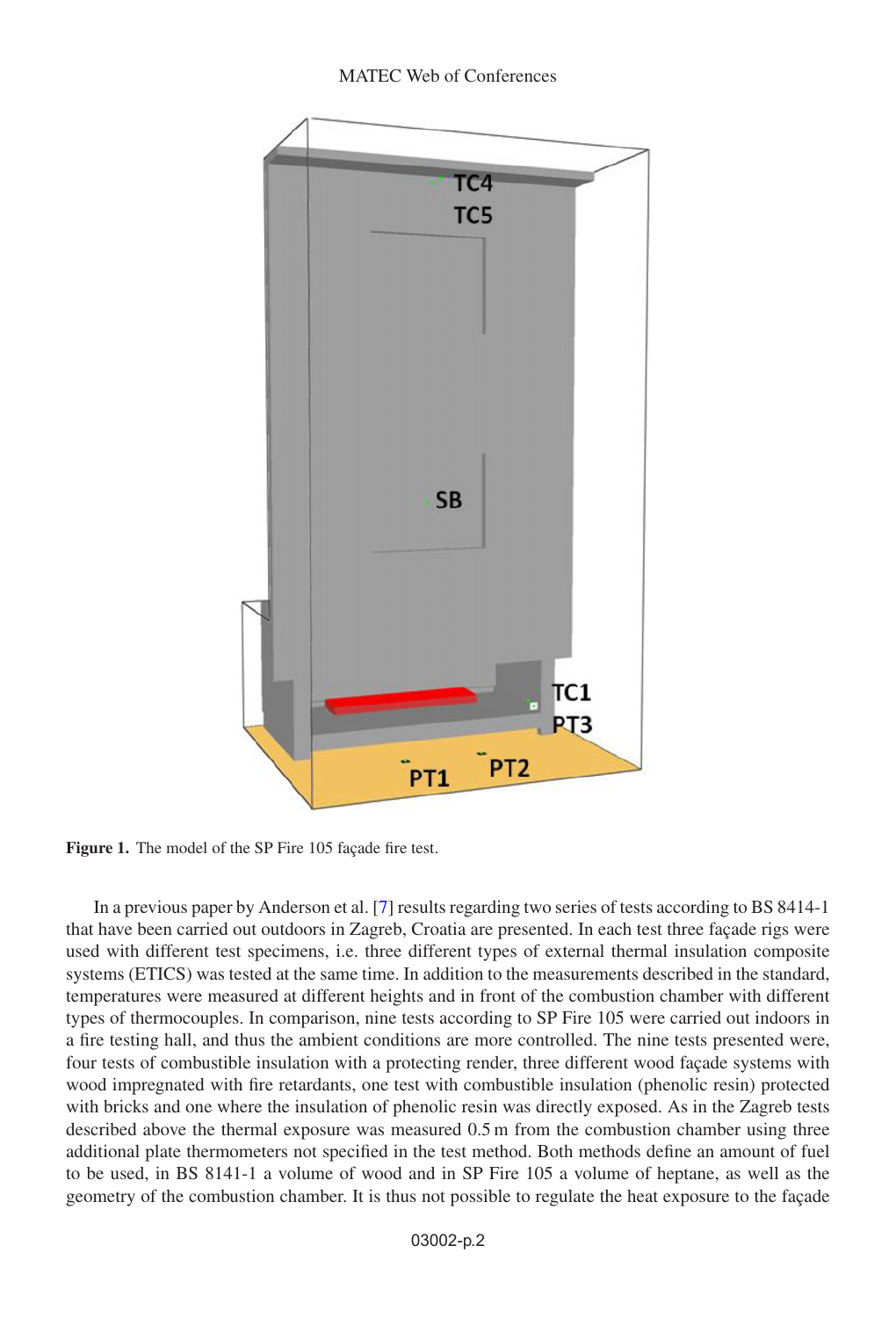surface during the test, and it may be different from test to test due to factors such as air movements around the combustion chamber and geometry of the test specimens. For example the thickness of the test specimen will have an effect since energy will be absorbed by the boundaries and the flame will be mixed with more cool air before the fire reaches the façade surface.

The current paper will be divided into two parts where the first aim at quantifying the uncertainties induced by modelling and unknown conditions such as material properties and numerical input parameters. The second part will be devoted to comparisons to experiments. In this paper the previous study [\[7\]](#page-12-1) is extended to accommodate for more analysis as well as numerical investigations. The fire dynamics is investigated by numerical means similar to what was done in several recent papers  $[8-10]$  $[8-10]$ , where tests according to the test method SP Fire 105 were modelled with good correspondence between measurements and experimental findings. The numerical model was constructed in the CFD program Fire Dynamics Simulator (FDS) version 6, McGrattan, et al. (2013) [\[11](#page-12-4)], with analogous geometry and instrumentation as in the described fire tests. Here we present the results from a series of simulations with varying thicknesses of the façade specimens and varying thermal properties as well as a number of different fuels.

#### **1.1 Theoretical framework for evaluating uncertainties by deterministic sampling**

Due to the lack of knowledge of the precise details of the system, seemingly random behavior can be governed by deterministic, though non-linear models. Thus, in such systems small variations may have a significant change in the outcome. Most of the calculations both numerical and analytical are often performed with very little thought given to these uncertainties and thus designs are many times based on potentially inaccurate information. Moreover, modeling is often performed in stages by different numerical or analytical tools where the uncertainties may propagate through the system without much control [\[12](#page-12-5), [13\]](#page-12-6). It is usually a very difficult task to objectively establish the confidence levels in numerical predictions. Uncertainty Quantification (UQ) is the science of quantitative characterization and reduction of uncertainties in numerical studies and real world experimentation. UQ aims at determining how likely certain outcomes are if some aspects of the system are unknown. Deterministic Sampling (DS) [\[14\]](#page-12-7) is a relatively new method used for Uncertainty Quantification (UQ), is employed in this paper to offer an efficient alternative. The method is based on the idea that a continuous probability density function can be replaced by an ensemble of discrete deterministic samples, provided that the two representations have the same statistical moments.

Quality assurance in CFD simulations [\[15\]](#page-12-8) is of great importance in order to provide with reliable simulations and with the possibility of validation against experimental results. In this section we shortly summarize the theoretical background that is the basis for the explicit choices of ensembles used in this work. We will construct an example where seven parameters are modeled uncertain since this is the needed input to the numerical model however to reduce to computational time we will reduce the study to include only a few particular parameters of interest. In the absence of correlations, the ensemble of  $m$ samples is given by,

$$
\Sigma = \langle \theta \rangle \otimes 1^{1 \times m} + \text{diag}\left( \langle \theta \rangle \circ \text{std}\left(\frac{\theta}{\langle \theta \rangle}\right) \right) \cdot \hat{V},
$$

where  $1^{1\times m}$  denotes a row vector of m "ones",  $\otimes$  outer product,  $\circ$  element-wise multiplication, and diag (X) is the diagonal matrix with the vector X on its diagonal. The excitation matrix  $\hat{V}$  contains all variations; each column describes one "normalized" model sample variation from its mean.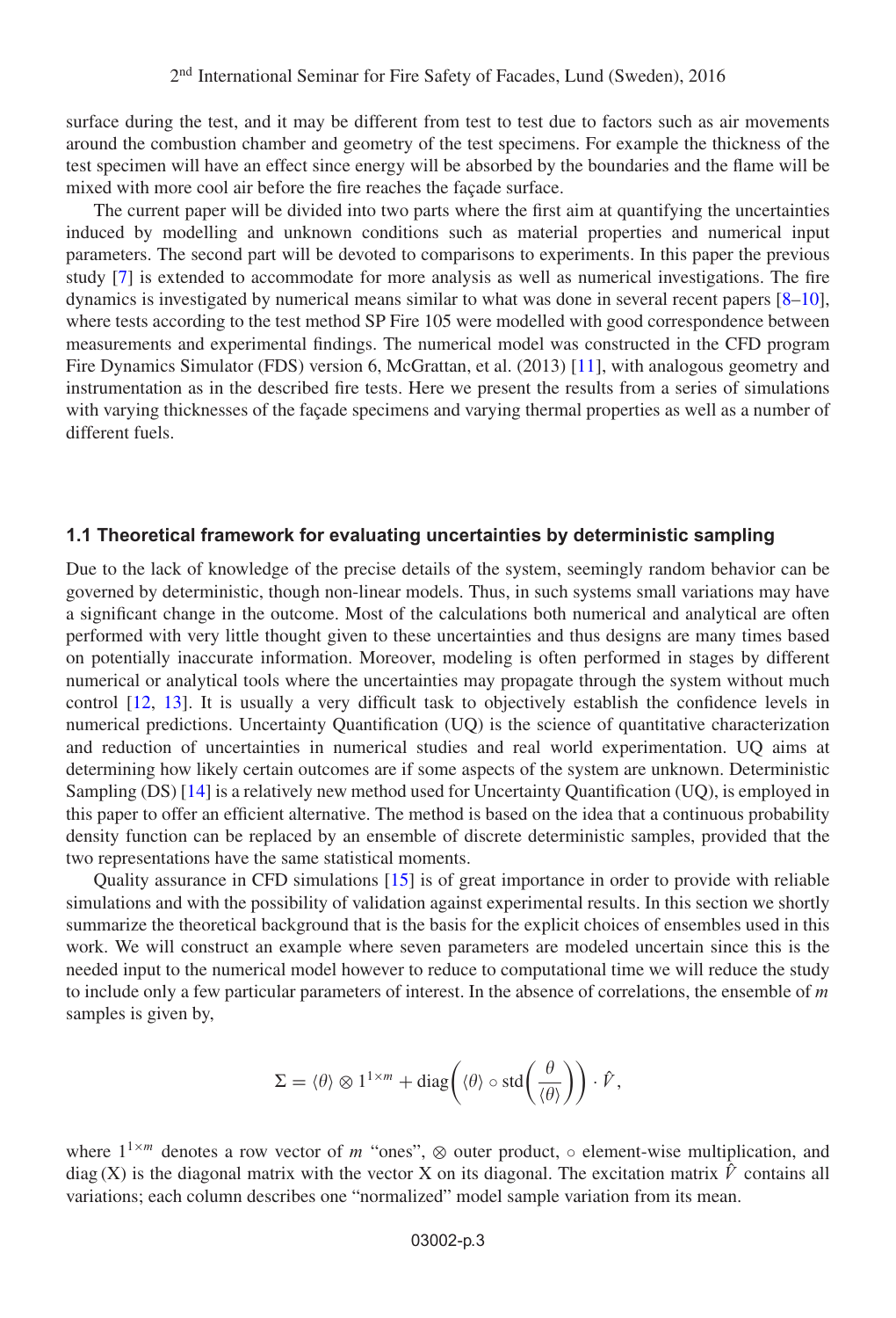#### MATEC Web of Conferences

The suggested ensembles formed by the given the information above where it appears that there are  $n = 7$  parameters that need to be modeled uncertain. For instance the standard (STD) ensemble can be used,

$$
\hat{V}_{STD} = \sqrt{n} \cdot (I_{n \times n} - I_{n \times n})
$$
\n
$$
= \begin{pmatrix}\n\sqrt{7} & 0 & 0 & 0 & 0 & 0 & -\sqrt{7} & 0 & 0 & 0 & 0 & 0 & 0 \\
0 & \sqrt{7} & 0 & 0 & 0 & 0 & 0 & -\sqrt{7} & 0 & 0 & 0 & 0 & 0 \\
0 & 0 & \sqrt{7} & 0 & 0 & 0 & 0 & 0 & -\sqrt{7} & 0 & 0 & 0 & 0 \\
0 & 0 & 0 & \sqrt{7} & 0 & 0 & 0 & 0 & 0 & -\sqrt{7} & 0 & 0 & 0 \\
0 & 0 & 0 & 0 & \sqrt{7} & 0 & 0 & 0 & 0 & 0 & -\sqrt{7} & 0 & 0 \\
0 & 0 & 0 & 0 & \sqrt{7} & 0 & 0 & 0 & 0 & 0 & 0 & -\sqrt{7} & 0 \\
0 & 0 & 0 & 0 & 0 & \sqrt{7} & 0 & 0 & 0 & 0 & 0 & 0 & -\sqrt{7} & 0 \\
0 & 0 & 0 & 0 & 0 & \sqrt{7} & 0 & 0 & 0 & 0 & 0 & 0 & -\sqrt{7} & 0\n\end{pmatrix}
$$

Another example is the binary (BIN) ensemble,

$$
\hat{V}_{BIN} = \begin{pmatrix}\n+1 & -1 & +1 & -1 & +1 & -1 \\
+1 & +1 & -1 & -1 & +1 & +1 & -1 \\
-1 & +1 & +1 & -1 & -1 & +1 & +1 & -1 \\
+1 & +1 & +1 & +1 & -1 & -1 & -1 & -1 \\
-1 & -1 & +1 & +1 & +1 & +1 & -1 & -1 \\
-1 & +1 & +1 & -1 & +1 & -1 & +1 & +1\n\end{pmatrix}
$$

Note: The maximum variation of the standard ensemble is  $\sqrt{7}$ , while it is only 1 for the binary. By varying all parameters in all samples of the binary ensemble, its maximum variation is minimized. The risk of "saturating" the model is thereby minimal with the BIN ensemble. The standard ensemble is easily generalized, but the binary ensemble has a more complex construction. Calculate the *model ensemble* by evaluating the model H for every sample (column) of  $\Sigma$ , producing the row vector  $H(\Sigma)$ of m results. The expected result is given by,

$$
\langle H \rangle = \langle H(\Sigma) \rangle = H(\Sigma) \cdot (1/m)^{m \times 1}.
$$

Compare with  $H(\langle \theta \rangle)$  (ordinary deterministic result) to have an idea about non-linear effects. If the difference is large, non-linear effects are significant. If the difference is small, it is not sure that the model can be approximated to be linear, even though it is likely.

The variance of the model result is given by,

$$
\text{var}(H) = \left\langle (H(\Sigma) - \langle H(\Sigma) \rangle)^2 \right\rangle = \left( H(\Sigma) - \langle H(\Sigma) \rangle \cdot 1^{1 \times m} \right)^2 \cdot (1/m)^{m \times 1}.
$$

Assuming a coverage factor  $k = 2$  for also the result, the modeling uncertainty will be,

$$
\text{unc}(H) = 2\sqrt{var(H)}.
$$

In summary, the confidence interval of the modeling result is given by,

$$
\[ \langle H \rangle - 2\sqrt{var(H)}, \langle H \rangle + 2\sqrt{var(H)} \]
$$

.

The methodology will now be utilized to assess uncertainties in a CFD model of the SP Fire 105 façade fire test method.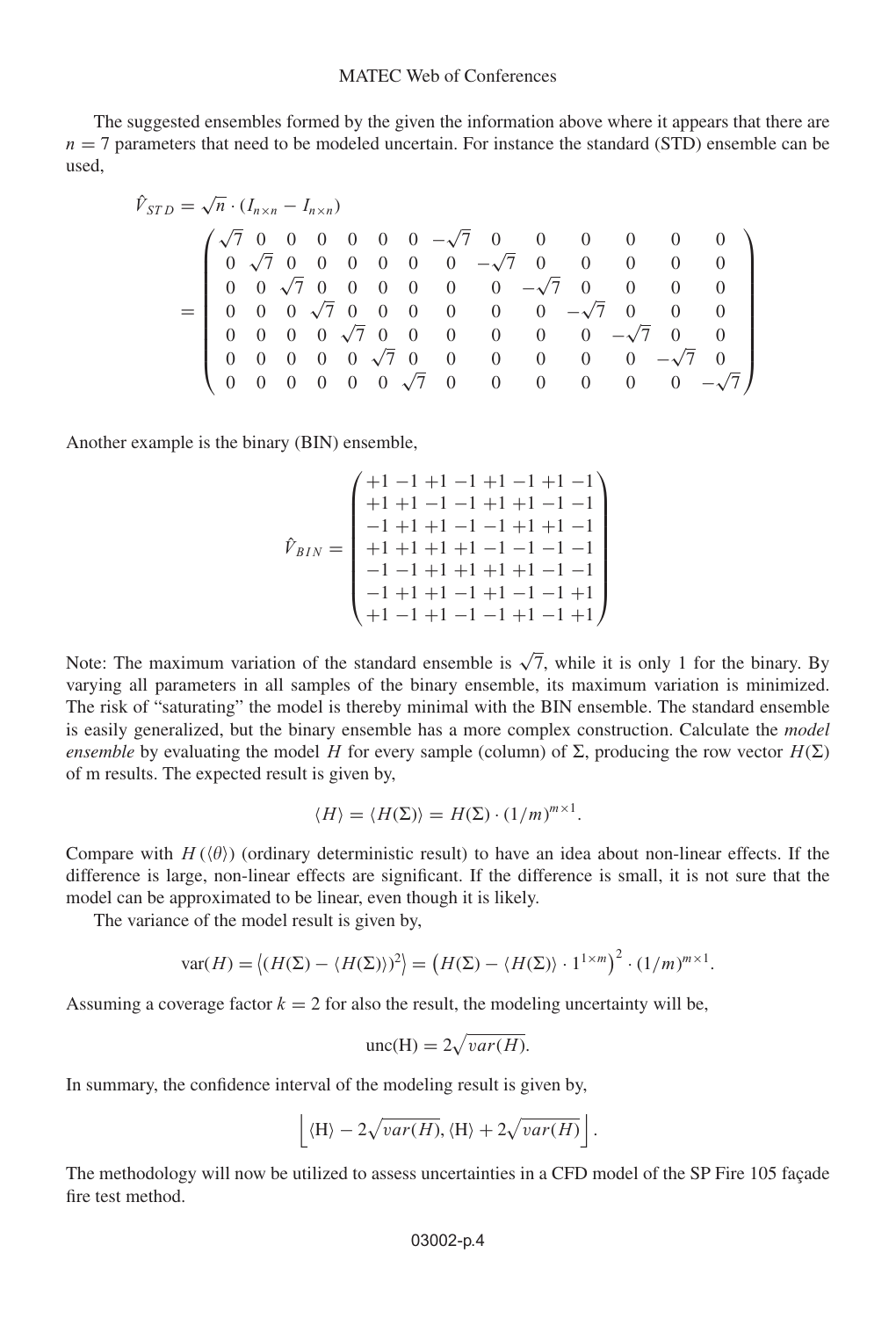2nd International Seminar for Fire Safety of Facades, Lund (Sweden), 2016

| Parameter                        | Mean                | Deviation             |
|----------------------------------|---------------------|-----------------------|
| Radiation angles                 | 100                 | $\pm 50$              |
| Placement of PT3                 |                     | $\pm 5$ cm (one cell) |
| Placement of TC1                 |                     | $\pm 5$ cm (one cell) |
| <b>HRR</b> (Heat Release Rate)   | Babrauskas see Fig. | $\pm 10\%$            |
| Thermal conductivity of specimen | 0.242               | $\pm 30\%$            |
| Specific heat of specimen        | 1000                | $\pm 30\%$            |
| Density of specimen              | 975                 | $\pm 30\%$            |

<span id="page-4-0"></span>Table 1. The seven parameters to be modelled uncertain.

#### **1.2 Estimating uncertainties in a CFD model**

In general we find good agreement and qualitatively the same behavior in comparing simulation results to the experimental data, see Ref. [\[7](#page-12-1)[–10\]](#page-12-3) however there are lot uncertainties accompanied to the input to simulations. Thus we have investigated the effects of uncertainties in seven parameters in the model  $[7-10]$  $[7-10]$  of the SP Fire 105 façade fire test of previous simulations. In Ref. [\[10](#page-12-3)] a grid resolution study was performed where it was concluded that a cubic grid of  $5 \text{ cm} \times 5 \text{ cm} \times 5 \text{ cm}$  is suitable for this model. Note that we will first discuss uncertainties stemming from the simulations and then compare to experimental data. The parameters with assumed uncertainties are summarized in Table [1](#page-4-0) below, note that all uncertainties are assumed and are only used in this model to investigate how they propagate through a non-linear model. The general problem of uncertainty quantification in CFD models is usually limited by long simulation times and thus ensembles with relatively few samples/simulations however employing deterministic sampling methods we are able to perform adequate uncertainty quantification with fewer simulations. Here we can estimate the variance in the output with only eight simulations where seven parameters to be modelled uncertain. Although, the assumed variations in the material parameters are larger than can be assumed from measurements however this variation is used to assess the dependence of different material properties of the façade on the computed results. The parameters in Table [1](#page-4-0) are given with max deviation around the mean value.

Using the parameters in combination with the BIN ensemble we will compute the variation in the output. The Heat Release Rate (HRR) as a function of time is presented in Fig. [2](#page-5-0) as adopted from Ref. [\[16](#page-12-9)].

The results of the uncertainty quantification will be assessed for the thermocouples TC1 (thermocouple 1) and TC4 (Thermocouple 4), the plate thermometer PT3 and the heat flux gauge SB using the HRR shown in Fig. [2.](#page-5-0)

The results in Figs. [3](#page-5-1) to [6](#page-7-0) show that uncertainties can vary quite a lot depending on what output parameter is considered. The mean value of the eight simulations is used in computing the standard deviation. Here it is interesting to note that this mean values almost exactly coincides with the mean found by performing one simulation taking the mean values for all seven parameters however somewhat less fluctuations in the output is found. In Figs. [3](#page-5-1) to [6](#page-7-0) we present the deviations using one standard deviation. In Fig. [3,](#page-5-1) the result for TC1 (Thermocouple 1 in the lower right corner of the fire room) is displayed and variations up to approximately 10% which is of the order of the variation in HRR can be found. In the figure TC1+ and TC1− denote the upper and lower bounds. However, it is instructive to investigate which parameter actually influence the output the most, it is found that placement mostly affects the uncertainty and to somewhat lesser degree the HRR. The uncertainty in the simulation data of the PT3 (in the lower right corner of the fire room) result is shown in Fig. [4.](#page-6-0) Here a very small variation is found, around 3% significantly smaller than the variation in HRR. Note that in this position the simulation significantly over predicts the temperature whereas the comparative TC values are rather well represented, see Ref. [\[10\]](#page-12-3). We find that these additional uncertainties cannot explain the excess simulated temperature data. One possible reason for the discrepancies is the flame suppressing grid on the fire source and that may change the local dynamics compared to that of burning from a liquid surface.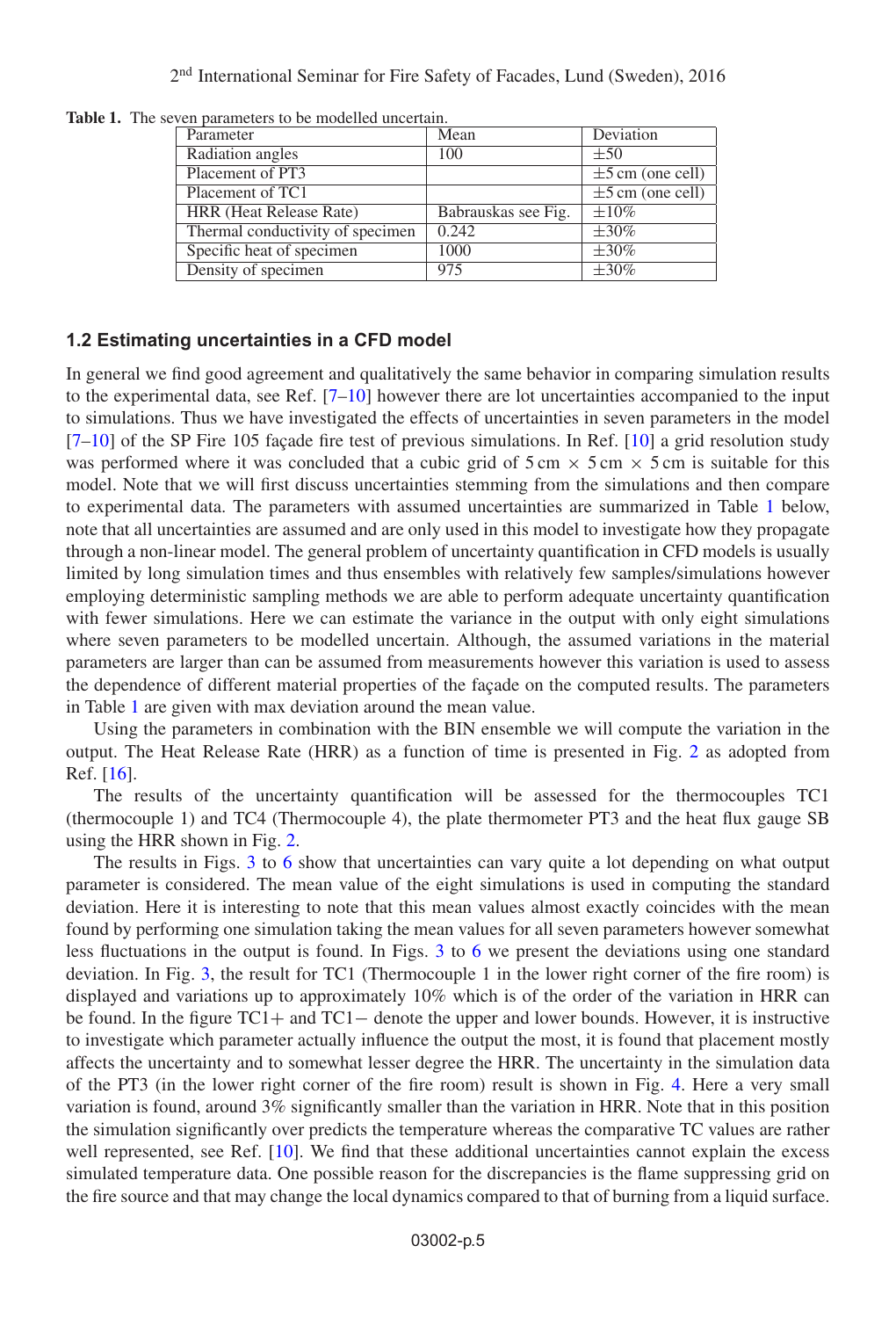<span id="page-5-0"></span>

<span id="page-5-1"></span>Figure 2. The heat release rate as a function of time with uncertainty bars.



**Figure 3.** The temperature of TC1 (in the lower right corner of the façade) with minimum/maximum boundaries on uncertainties in the numerical simulation.

In Fig. [5,](#page-6-1) the uncertainties in the temperature at the eave will be discussed. We find a medium deviation of around 10%. The heat flux computed in the middle of the first fictitious window is shown in Fig. [6](#page-7-0) where rather large uncertainties of maximum 30% can be observed. The determining factors for this uncertainty are the change in HRR however the number of angles in the radiation model is also very important. Note that that heat flux is the most sensitive quantity to small changes in input data and thus also from a computational point of view less practical to make comparisons with. Next we present a detailed comparison with experimental data where similarities and deviation between experimental and theoretical work will be discussed.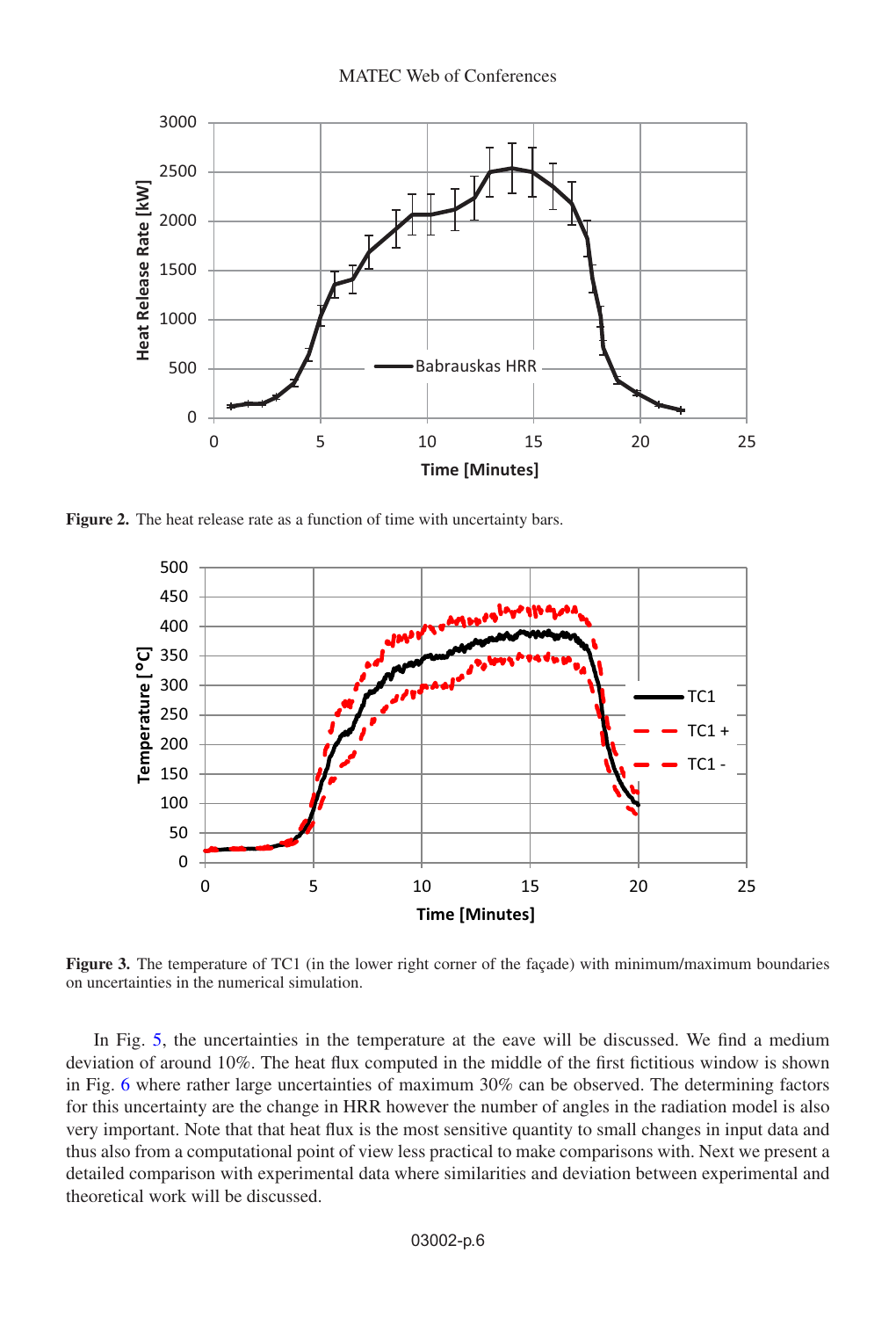

<span id="page-6-0"></span>

<span id="page-6-1"></span>**Figure 4.** The temperature of PT3 (in the lower right corner of the façade) as a function of time with minimum/maximum boundaries on uncertainties in the numerical simulation.



**Figure 5.** The temperature at TC4 (at the eave) as a function of time with minimum/maximum boundaries on uncertainties in the numerical calculation.

## **2. COMPARISON WITH EXPERIMENTS**

We will here compare the measured and simulated temperatures measured by PTs in front of the façade and one just beside the heat flux gauge in the first fictitious window. It was found in Ref. [\[7\]](#page-12-1) that varying the thickness of the façade specimen changed the heat exposure on the façade and in front of the façade; in this work we have explored this difference in the numerical model. The SP Fire 105 tests are carried out indoors in a fire testing hall, and thus the air movements are kept on a very low level.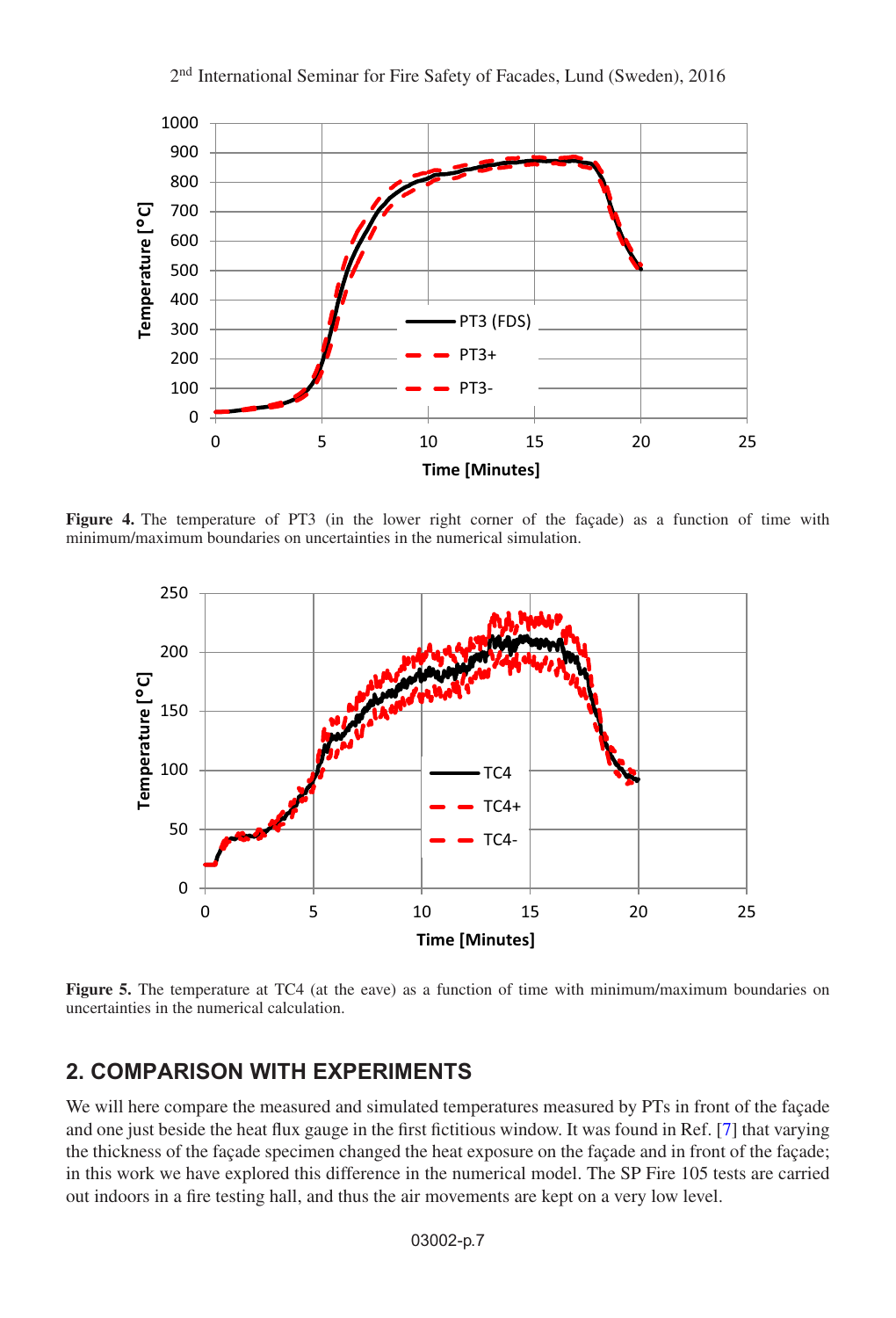<span id="page-7-0"></span>

**Figure 6.** Heat flux (at the center of the first fictitious window) as a function of time with minimum/maximum boundaries on uncertainties in the numerical calculation (averaged over 30 s).

<span id="page-7-1"></span>

**Figure 7.** The resulting temperatures from the PT in front of the façade, 0.5 m from the fire room.

In Figs. [7](#page-7-1) and [8](#page-8-0) we have gauges the fire source by PTs 0.5 m from the fire room and one PT pointing outwards 2.1 m above the upper edge of the fire room (beside the heat flux meter in the fictitious window). These measurements are in addition to the standardized measurements specified in the method. The experimental data are taken from tests with three different wood with façade systems containing fire retardants, one brick wall with combustible insulation and one directly exposed insulation of phenolic resin. The data from the five tests are used to compute mean value and standard deviation and then compared to the results from the simulation. We have adjusted the time  $(30 s)$  for the simulation to roughly match the exposure in Fig. [7](#page-7-1) finding a quite good qualitative and quantitative agreement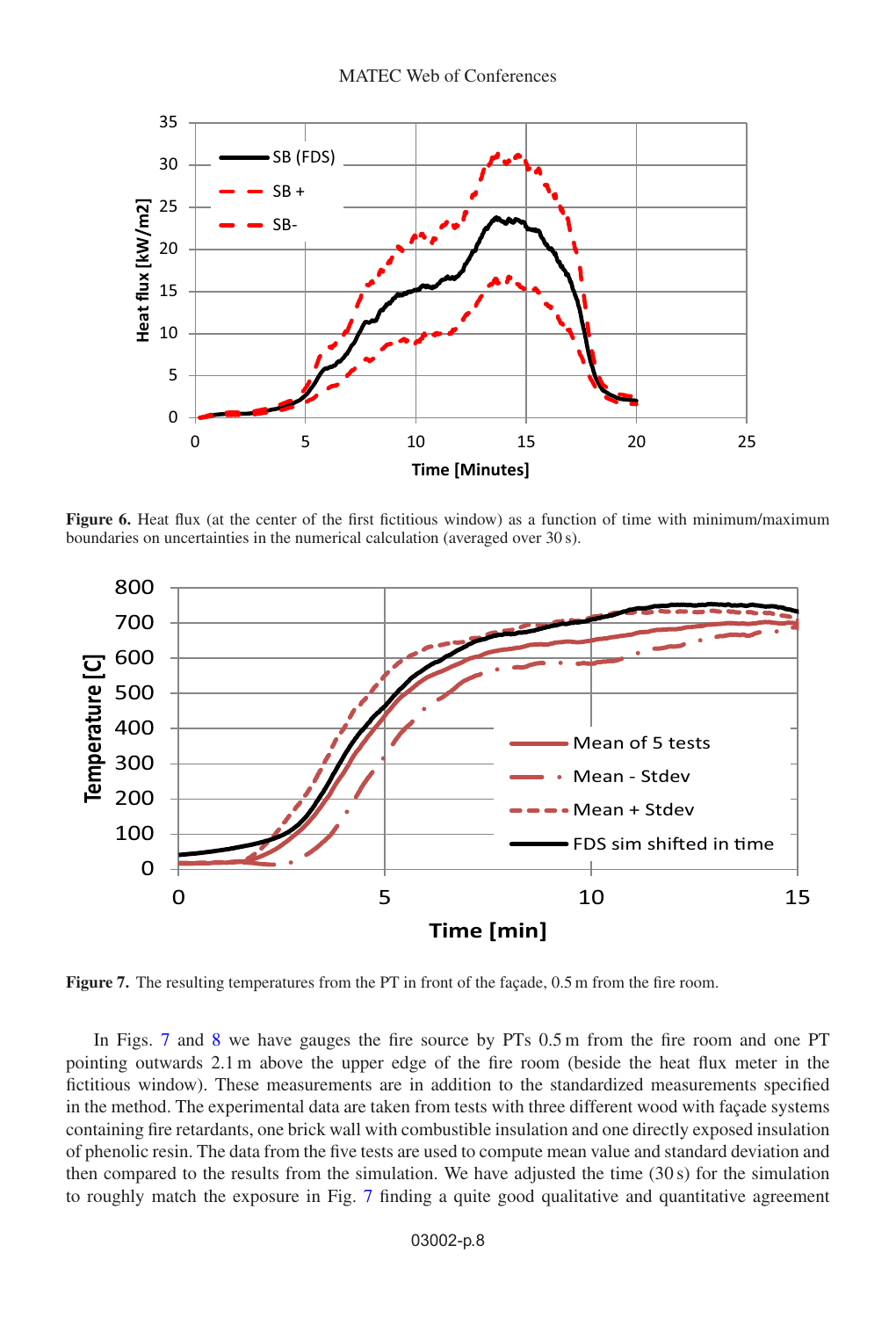<span id="page-8-0"></span>

**Figure 8.** The resulting temperatures from the PT in the first fictitious window, 2.1 m above the fire room.

 $\Omega$ 

100

mostly within one standard deviation. We have approximately the same amount of uncertainty around 3% as shown Fig. [4.](#page-6-0) In Fig. [8,](#page-8-0) the exposure on the façade as estimated by a PT where we find that the temperatures in the simulation is significantly lower than those in the test however there is a significant contribution to the HRR from the wood and phenolic resin façade systems yielding increased measured temperatures.

0 5 10 15

Mean - Stdev

FDS sim shifted in time

**Time [min]**

One test deviates from the other and that is the very thick façade with bricks, see Ref. [\[7\]](#page-12-1). The measurements show that the plate thermometer temperature from the combustion chamber is higher than the other tests, and that the temperature 2.1 m above the combustion chamber is lower. This can to some extent be explained by the thickness of the façade system. The radiative heat depends on the thickness of flames. When the thickness of the façade increases, also the distance from the initial fire room to the façade surface is increased, and thus the there is a change in where the actual combustion takes place influencing the measurements by the plate thermometers. This underlines the fact that plate thermometers measure a type of effective surface temperature on a small reference specimen. This effective temperature is a much more representative quantitative measure of the thermal exposure on flat objects than the gas temperature. Furthermore the uncertainties are significantly smaller compared to the heat flux measurements. The thickness of the façade may change distance travelled by the plume, the radiation exchange with the exterior while some of the heat will be absorbed by the bottom edge, i.e. the edge facing downwards and can be seen as an extension of the fuel chamber. The thicker the specimen is, the more these factors will influence the dynamics and more heat will be absorbed by the bottom edge.

In Fig. [9](#page-9-0) the simulated temperatures are shown for a regular façade (100 mm) and a thicker façade (330 mm) system. The same qualitative behavior as that in the experimental comparison performed in Ref. [\[7\]](#page-12-1) where an increase temperature in front of the façade whereas a decreased temperature on the façade 2.1 m above the fire room is observed. Note that by varying the basic chemistry and soot yield in the simulation we can simulate the effects of varying fuel used in the fire test. We have simulated use of heptane (standard fuel), wood and propane. The results show very small differences between the different fuels on the temperatures measured by the PTs in front of the façade (0.5 m from the fire room) and the PT (2.1 m above the fire room) on the façade.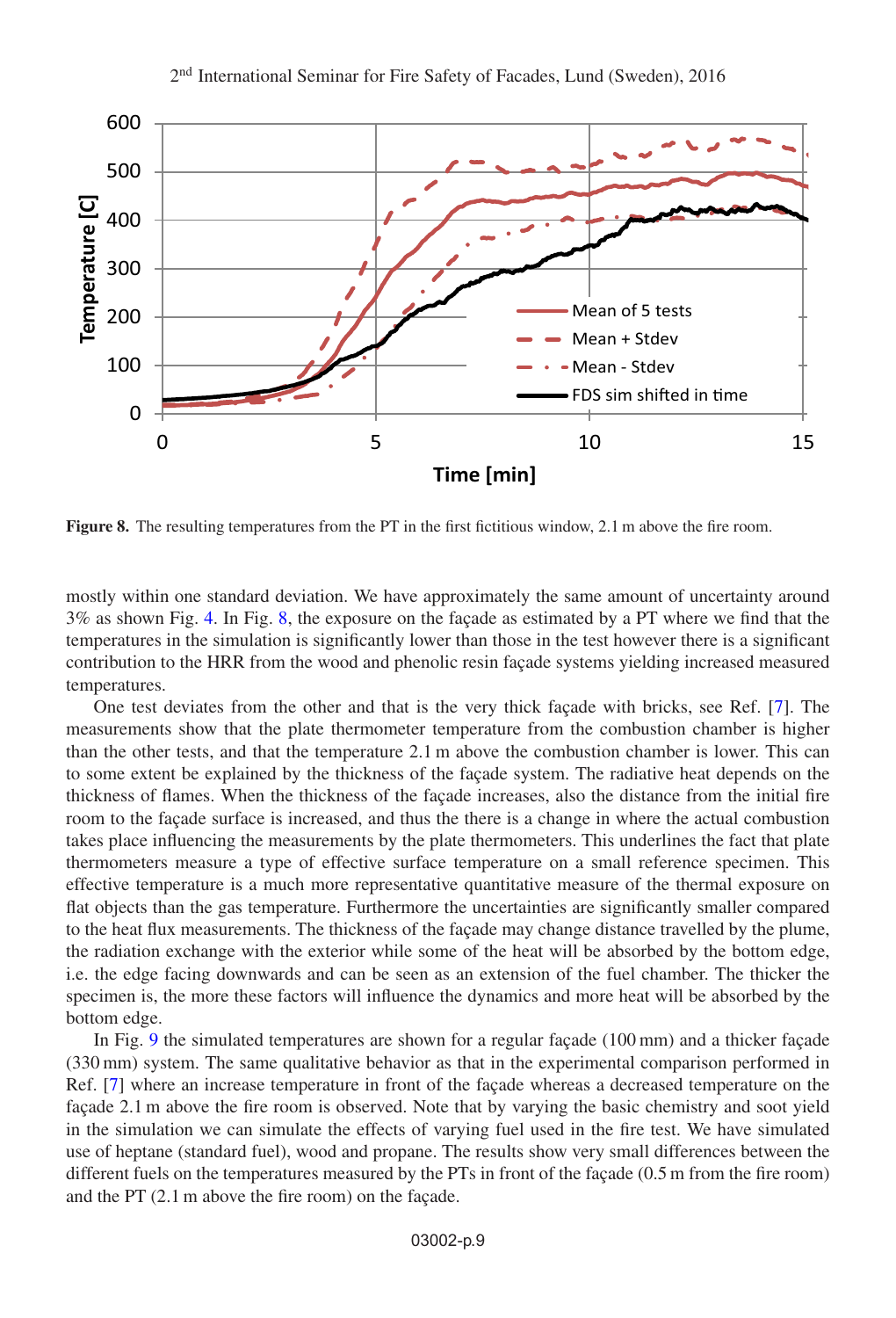<span id="page-9-0"></span>

**Figure 9.** The results from the PT in front of the façade (0.5 m from the fire room) and the PT on the facade.

Next we will investigate how these experimental and numerical results relate to similar results obtained by testing in the British standard, see the model adaptation of the façade testing method in Fig. [10.](#page-10-0) Two tests have been carried out outside Zagreb, Croatia, one in March 2014 and one in May 2014. In each test three façade rigs were used with different test specimens, i.e. three different façade systems. The three façades are prepared with different types of external thermal insulation composite systems (ETICS). Wall 1 consisted of noncombustible mineral wool insulation, Wall 2 of EPS insulation and fire stops at different heights of rock-wool insulation, and Wall 3 of EPS insulation. All three walls had an organic rendering on the surface and classified for the reaction to fire as B-s2,d0 or better. The tests were made in accordance with BS 8414-1:2002 [\[2\]](#page-11-1), i.e. a large scale façade test method. The two tests were exactly the same, except the climate conditions since the tests were carried out outdoors. In the first test the temperature was around 15◦C and the wind speed varied between 2 and 5 m/s. In the second test the temperature was around 25℃ and the wind speed varied between 0 and 2 m/s. For more details on these tests see Ref. [\[7\]](#page-12-1) where also the HRR used in the simulations are presented.

In Figs. [11](#page-10-1) and [12](#page-11-3) a comparison between numerical results and measured data measured on the Wall 1 with non-combustible insulation material is shown. The effect of the outdoor climate is clearly visible where the temperatures found in the measurement have large fluctuations and show consistently lower temperatures compared to the simulated values. We note that there are significant differences between the two experimental data sets sampled at different days for the same set-ups. Qualitatively similar trends are found in the simulations and experiments.

### **3. DISCUSSION**

In this paper we present results from simulations and measurements concerning two large scale fire façade test methods. The numerical model representing the SP Fire 105 façade and BS 8414-1 test rigs were made in FDS however no self-consistent fire source is used but rather measured HRR are used as input. We find good repeatability between similar test set-ups however one particular test in SP Fire 105 with a thick wall stood out. In general good agreement between simulations and test results within one standard deviation are found; however there seems to be a time lag in the simulations. A similar trend with higher temperature in front of the fire room while lower temperature on the façade for the thick walled façade compared to a regular specimen was seen in both simulations and tests. In addition small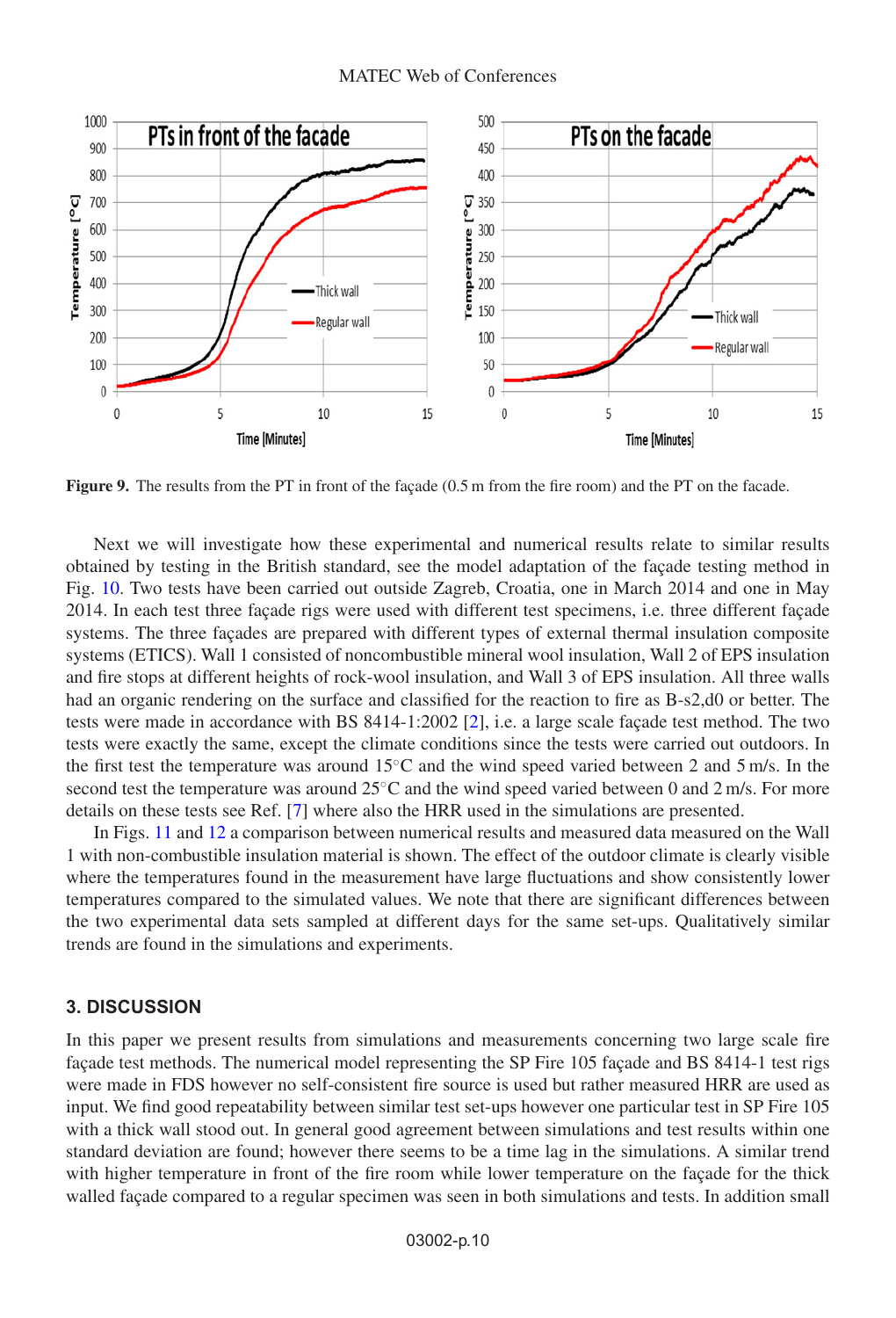<span id="page-10-0"></span>

<span id="page-10-1"></span>**Figure 10.** The model of the experimental set-up for the British standard 8414 with a velocity slice file is displayed. The positions of the PTs in front of the fire room are visible in white.



Figure 11. A comparison of temperatures measured by PTs located 0.5 m from the fire room in the BS8414-1 test method and simulation.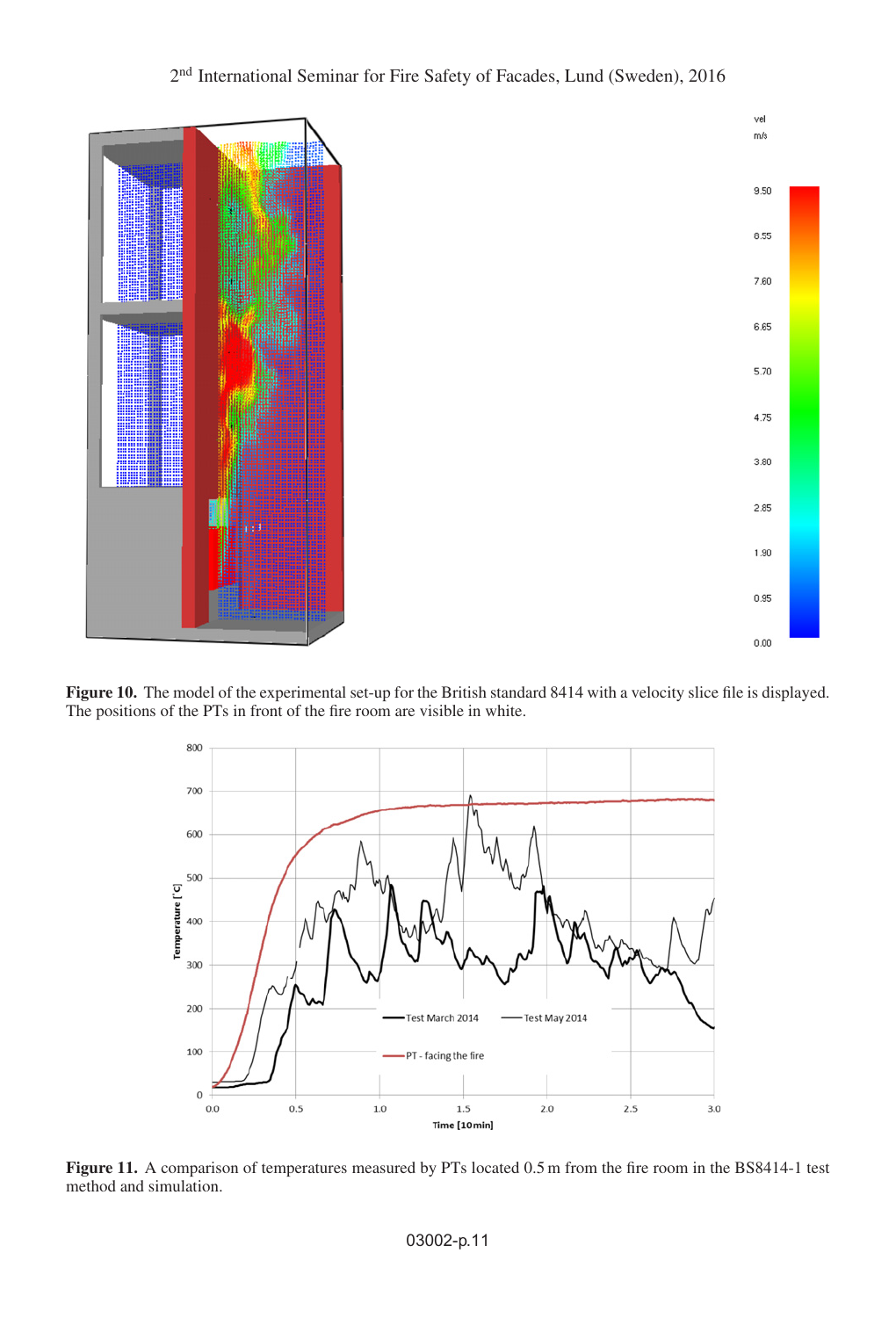<span id="page-11-3"></span>

**Figure 12.** A comparison of temperatures measured by PTs located 1.25 m above the fire room in the BS8414-1 test method and simulation.

effects of varying the fuel chemistry and soot yield were seen on the computed temperatures. In order to ensure a robust, repeatable and reproducible test method for façades there are several issues that must be resolved. The heat exposure on the façade can for example be measured with plate thermometers, which is more linked with the thermal exposure of the façade surface compared to conventional thermocouples. A possible solution is to define a heat exposure curve, as in fire resistance testing, and use gas burners that can be regulated instead of using a defined amount of free burning fuel. The appropriate level and nature of the fire source has been debated for a long time and is in need of reassessment. Also a numerical tool for estimating the effects of design changes to the test methods is presented. The use of simulations may reduce the amount of large scale development testing which is inhibited by large costs.

The Authors is indebted to Dr. Hessling for constructing ensembles that made uncertainty quantification in the FDS model viable. The work presented here is sponsored by Brandforsk the Swedish Fire Research board.

#### <span id="page-11-0"></span>**References**

- [1] SP FIRE 105, Method for fire testing of façade materials, Dnr 171-79-360 Department of Fire Technology, Swedish National Testing and Research Institute.
- <span id="page-11-1"></span>[2] British Standard BS 8414-1:2002, Fire performance of external cladding systems – Part 1: Test method for non-loadbearing external cladding systems applied to the face of the building (2002).
- <span id="page-11-2"></span>[3] White, N. and Delichatsios, M., Fire Hazards of Exterior Wall Assemblies Containing Combustable Components, National Fire Protection Association (NFPA) Fire Protection Research Foundation Report (2014).
- [4] Yokoi, S. Study on the prevention of fire-spread caused by hot upward current. Japanese Ministry of Construction, Building Research Institute Report **34**, 1960.
- [5] Ödeen K. & Nordström Å., Fire and smoke spread along facades and in ventilation ducts (in Swedish), Arbetshandling 12:1967 från Byggforskningen, Statens Provningsanstalt (SP Technical Research Institute of Sweden), 1967.